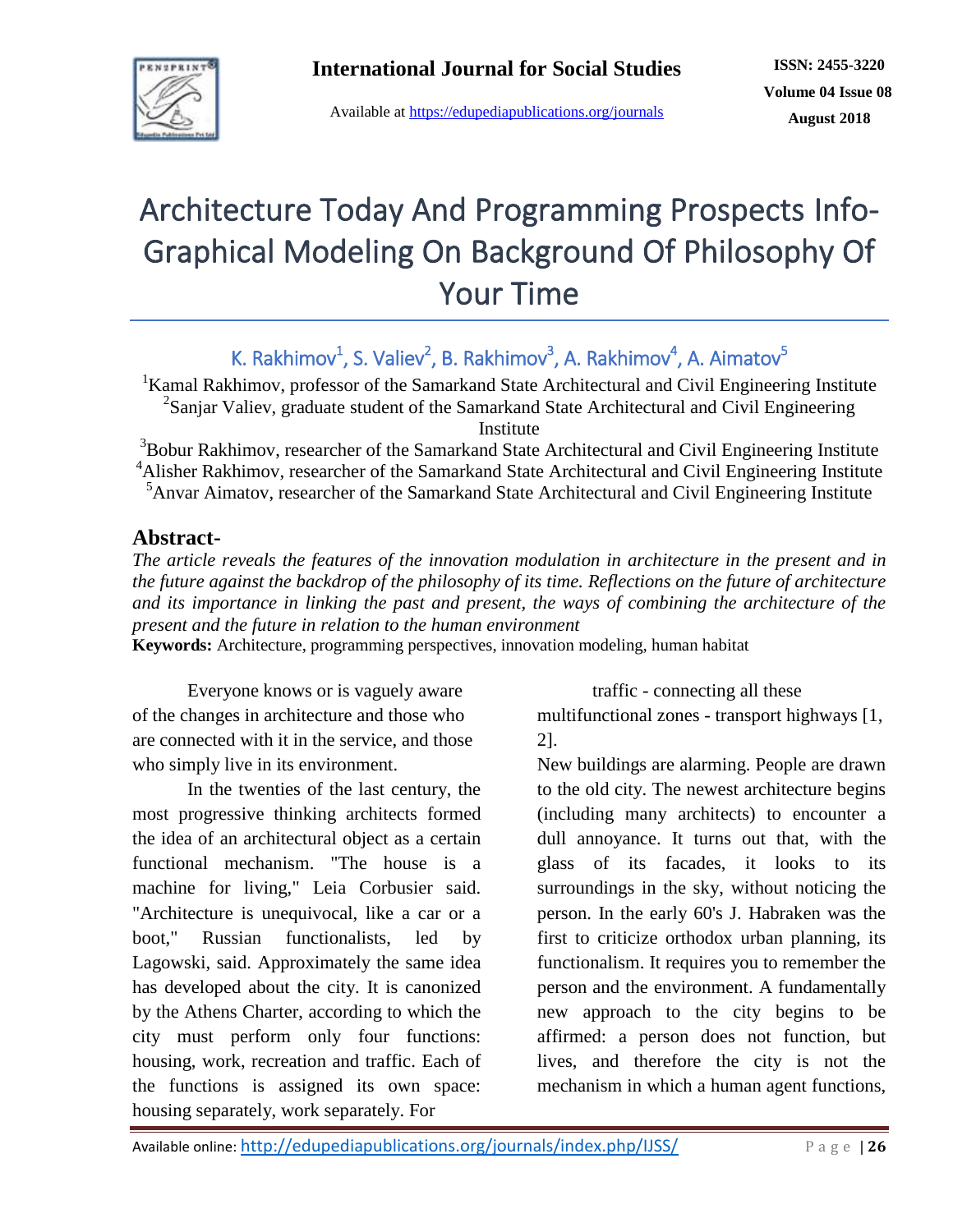# **International Journal for Social Studies**



Available at<https://edupediapublications.org/journals>

**ISSN: 2455-3220 Volume 04 Issue 08 August 2018**

but the medium of the eternal habitation of man.

In the architectural field, the problem of the urban environment was first put forward by one of the patriarchs of modern urbanism, Sir Patrick Geddes, at the very beginning of the twentieth

reveals in its traditional field new research subjects. What is the activity environment, the environment of behavior. Cultural, living and historical environment?

As Colin Allard points out, "Today, perhaps more than ever, indifferent citizens of the world are trying to understand how space works and even do something to improve it. This is partly due to the realization that we are on the verge of a grandiose change. Urbanization, overpopulation, climate change, shifts in the energy balance of the planet - all this encourages us to revise the principles of the arrangement of the environment and look for ways to organize it so that it helps us not only to survive, but also to maintain mental health" [3].

In 1665, for example, one of the corps of the Louvre was rebuilt. The author of the project was the famous Lorenzo Bremeni, the greatest architectural authority of the then Catholic world. Despite this, the construction was soon stopped, and the project was rejected, as it turns out that it did not take into account some of the subtleties of the behavior and habits of the courtiers of Louis XIV. When one of the surveys revealed what Tashkenters do in the central square of the Amur-Temur Khiyoboni or Samarkand residents in Registan Square, it turned out that the favorite occupation here and there is

"nothing doing". There are places in which it is especially good to do nothing and who are highly valued for it. Most of them on the banks of Ankhor in Tashkent, and in Samarkand near historical monuments, on the street. Tashkent, on the former Lenin Street, near historical monuments, in the very places. which brought architectural glory to Tashkent and Samarkand. We must admit that our current architecture does not know how to create environments for "doing nothing". And it is necessary for a person no less than any occupation.

Not so long ago, architects especially appreciated the clarity of form, allowing at first glance to read the functional and constructive maintenance of the structure, whether it be a building or an entire urban area. Now it has become clear that there is only one clarity, that everything is too clear and simple, it quickly starts to give away with emptiness and boredom that a person requires a certain dose of incomprehensibility and unpredictability of the environment, it should leave him enough freedom to "read" a choice from a multitude of possibilities. Completely ordered and completely chaotic environment equally quickly tires and ceases to "read". So, we need an optimum of complexity, as they say now, we need a certain background of information noise, from which a person could select signals and build them into a sense chain that corresponds to his tastes, habits and mental state, people's traditions and social life.

The problems of urban centers are as old as the cities themselves. But now because of the rapid growth of cities, the question of the fate of their centers, especially the centers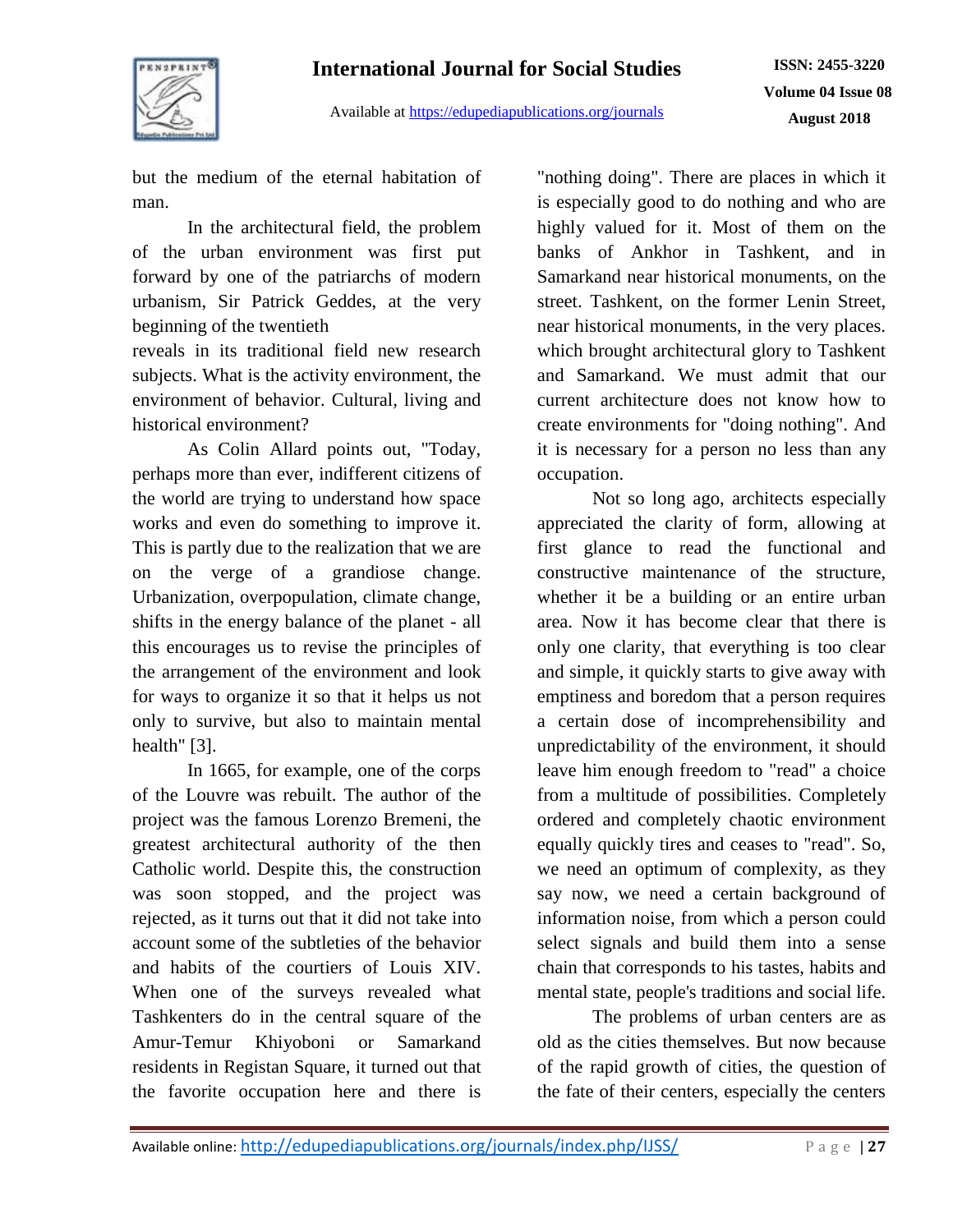# **International Journal for Social Studies**



Available at<https://edupediapublications.org/journals>

**ISSN: 2455-3220 Volume 04 Issue 08 August 2018**

of historical cities, is particularly acute. Le Corbusier once observed that the land in the centers of the old big cities is one of the main values of society. Naturally, the desire to preserve this value, to preserve the social and cultural heritage, expressed in material forms and constituting a substantial kernel, or, if you will, the "supporting frame" of our habitat (Fig. 1). But that's not all. Between the core and the periphery there is a tension of a special kind: we realized how dear to us the traditional city center is when we were surrounded by a sea of new buildings of "alien elements" and various architectural and spatial type of blocks spontaneously forming the urban structure of the ancient city of degrading and deforming historically the existing architectural and spatial environment (Fig. 2).





Fig. 1. Historically established zone of Samarkand Fig. 2. "Alien elements" in the

historical zone of Samarkand

Using infographic methods of modeling with the help of computer technologies allows centuries-old historical and technical information to be entered into a database and concentrated in one focus, through which the possibility of forecasting architectural design at the methodological and subject level is formed. In this regard, the current solution is the "Architectural project" Akhsikent - a museum in the open air" master student Sam DAKI - Valiev S.R. [4] (Fig. 2), designed to simultaneously preserve the centuries-old national treasure and ensure the influx of tourists.

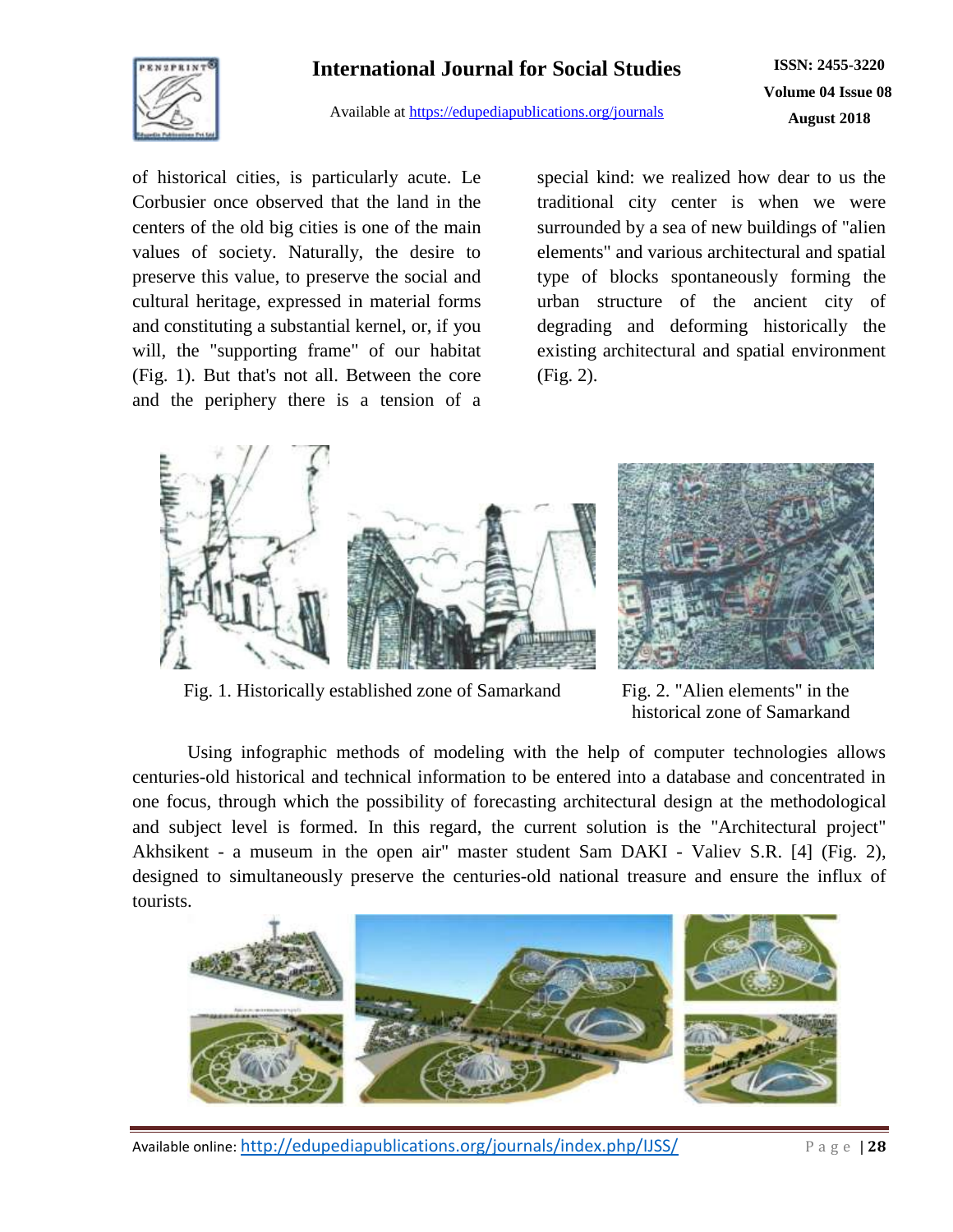

Available at<https://edupediapublications.org/journals>

Fig. 3. The open-air museum (ancient settlement of Akhsikent, Namangan region, Uzbekistan)

So, the design should learn how to manage the conflict in the developing object, in particular, be able to maintain the optimal level of internal conflict, not allowing it to rise above the upper limit and destroy the system, not to fall below the lower limit, which threatens stagnation.

While designing does not have such tools and "works" with projects, it can reproduce real contradictions through conflicts between the projects themselves, although this is a rather crude form of reality modeling. Competitive design, "competition" of projects and ideas is a well-known method of such modeling. It is not accidental that it is used to solve the most critical areas of development and planning. The project impact on the environment will require transforming

this kind of dialogue from exceptional events into everyday practice, into the main means of work, and they can not be locked in the same profession (say, architectural). Already, the most effective developments in environmental issues are connected with interdisciplinary dialogues, in which historians, archaeologists, geographers, sociologists, environmentalists, architects, hygienists, etc., take an interest.

However, an even wider dialogue of professionals and the entire population involved in the formation of habitats will be needed. After all, often in the designer in the course of the work, as if the conversation is two different people - a narrow professional and ordinary citizen. They may disagree with each other, argue and lead the designer into despair. But this is just a good case. As a result of this internal dialogue, the best solutions are born [5] (Fig. 4).



Fig. 4. An example of evolutionary development of a town-planning structure on the basis of a life contradiction - a conflict hidden in a developing object and a driving process (Samarkand city)